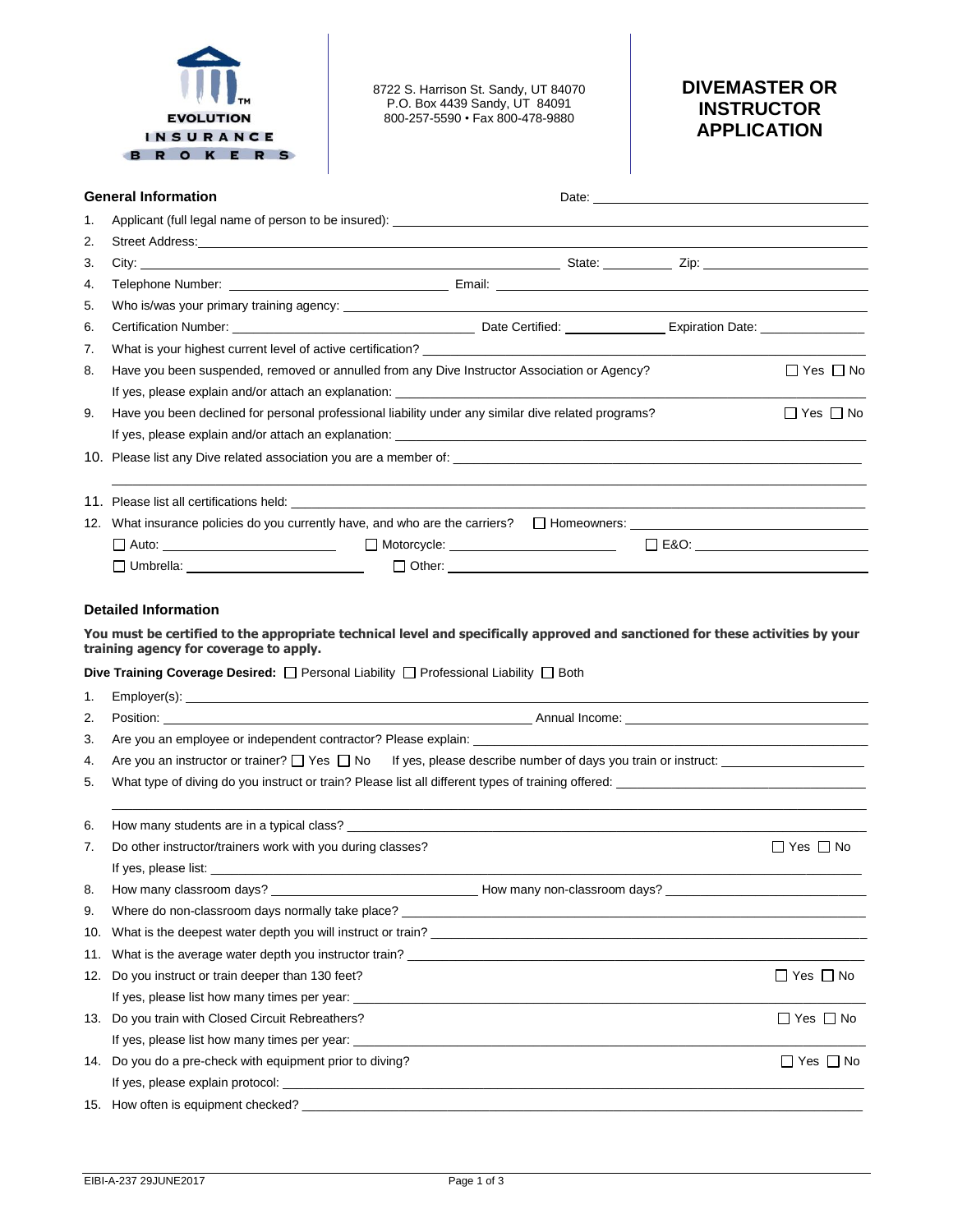# **We can provide a plan to cover your WORK, HOME, and PLAY areas of exposure. Please contact us directly for more information regarding exclusions, holes, and gaps in your current policies.**

**Would you like personal liability coverage to protect you in other areas of life such as home, work, or play?**

 $\Box$  Yes, please send me more info  $\Box$  No, not interested

## **Would you like coverage for any of the following?**

□ Sexual Abuse & Molestation □ Assault & Battery □ Concealed Weapons

Rescue & Evacuation: Select Limit:  $\Box$  \$5,000  $\Box$  \$10,000  $\Box$  \$15,000 If checked schedule activities:

#### **Limits of Liability - Please select limits:**

 $\Box$  \$25,000 per person /\$50,000 per accident / \$100,000 aggregate

□ \$50,000 per person /\$100,000 per accident / \$200,000 aggregate

\$100,000 per person /\$200,000 per accident / \$400,000 aggregate

5250,000 per accident /\$500,000 aggregate

□ \$500,000 per accident /\$1,000,000 aggregate

Other:

**Self-Insured Retention (SIR):** □ \$500 □ \$1,000 □ \$2,500 □ Other: \$

#### **REPRESENTATIONS AND WARRANTIES**

The "Applicant" is the party to be named as the "Insured" in any insuring contract if issued. By signing this Application, the Applicant for insurance hereby represents and warrants that the information provided in the Application, together with all supplemental information and documents provided in conjunction with the Application, is true, correct, inclusive of all relevant and material information necessary for the Insurer to accurately and completely assess the Application, and is not misleading in any way. The Applicant further represents that the Applicant understands and agrees as follows: (i) the Insurer can and will rely upon the Application and supplemental information provided by the Applicant, and any other relevant information, to assess the Applicant's request for insurance coverage and to quote and potentially bind, price, and provide coverage; (ii) the Application and all supplemental information and documents provided in conjunction with the Application are warranties that will become a part of any coverage contract that may be issued; (iii) the submission of an Application or the payment of any premium does not obligate the Insurer to quote, bind, or provide insurance coverage; and (iv) in the event the Applicant has or does provide any false, misleading, or incomplete information in conjunction with the Application, any coverage provided will be deemed void from initial issuance.

The Applicant hereby authorizes the Insurer and its agents to gather any additional information the Insurer deems necessary to process the Application for quoting, binding, pricing, and providing insurance coverage including, but not limited to, gathering information from federal, state, and industry regulatory authorities, insurers, creditors, customers, financial institutions, and credit rating agencies. The Insurer has no obligation to gather any information nor verify any information received from the Applicant or any other person or entity. The Applicant expressly authorizes the release of information regarding the Applicant's losses, financial information, or any regulatory compliance issues to this Insurer in conjunction with consideration of the Application.

The Applicant further represents that the Applicant understands and agrees the Insurer may: (i) present a quote with a Sub-limit of liability for certain exposures, (ii) quote certain coverages with certain activities, events, services, or waivers excluded from the quote, and (iii) offer several optional quotes for consideration by the Applicant for insurance coverage. In the event coverage is offered, such coverage will not become effective until the Insurer's accounting office receives the required premium payment.

The Applicant agrees that the Insurer and any party from whom the Insurer may request information in conjunction with the Application may treat the Applicant's facsimile signature on the Application as an original signature for all purposes.

The Applicant acknowledges that under any insuring contract issued, the following provisions will apply:

1. A single Accident, or the accumulation of more than one Accident during the Policy Period, may cause the per Accident Limit and/or the annual aggregate maximum Limit of Liability to be exhausted, at which time the Insured will have no further benefits under the Policy.

2. The Insured may request the Insurer to reinstate the original Limit of Liability for the remainder of the Policy period for an additional coverage charge, as may be calculated and offered by the Insurer. The Insurer is under no obligation to accept the Insured's request.

3. The Applicant understands and agrees that the Insurer has no obligation to notify the Insured of the possibility that the maximum Limit of Liability may be exhausted by any Accident or combination of Accidents that may occur during the Policy Period. The Insured must determine if additional coverage should be purchased. The Insurer is expressly not obligated to make a determination about additional coverage, nor advise the Insured concerning additional coverage.

4. The Insurer is herein released and relieved from any and all responsibility to notify the Insured of the possible reduction in any applicable Limit of Liability. The Insured herein assumes the sole and individual responsibility to evaluate, consider, and initiate a request for additional coverage or reinstatement of the annual aggregate Limit of Liability which may be exhausted by any single Accident or combination of Accidents during the Policy Period.

Print Name: Signature: